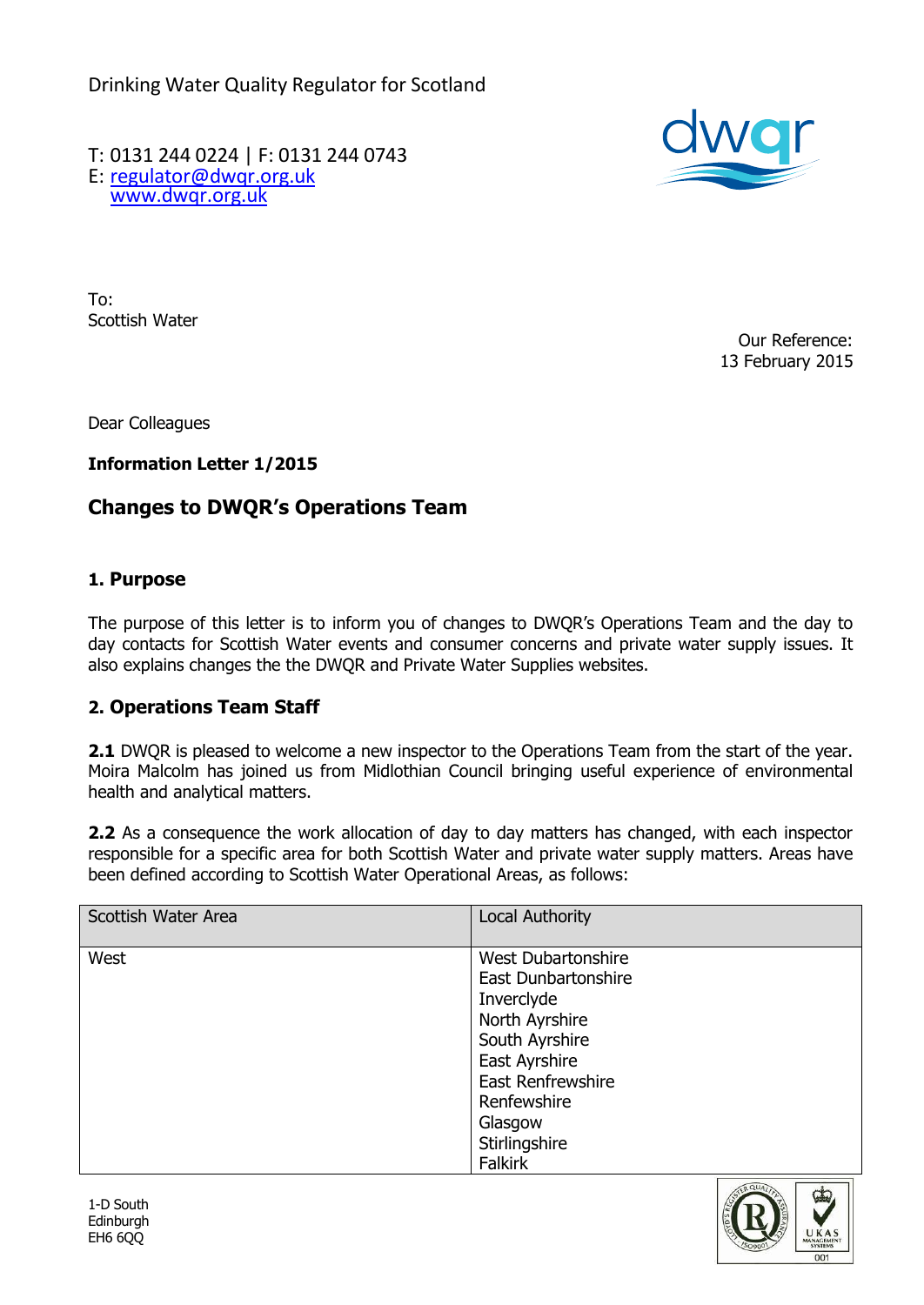|              | Clackmannanshire          |  |
|--------------|---------------------------|--|
| South        | South Lanarkshire         |  |
|              | North Lanarkshire         |  |
|              | Dumfries and Galloway     |  |
|              | <b>Scottish Borders</b>   |  |
|              | East Lothian              |  |
|              | Mid Lothian               |  |
|              | City of Edinburgh         |  |
|              | West Lothian              |  |
| East         | Fife                      |  |
|              | Perth and Kinross         |  |
|              | Angus                     |  |
|              | Dundee                    |  |
|              | Aberdeen City             |  |
|              | Aberdeenshire             |  |
|              | Moray                     |  |
|              | Orkney                    |  |
|              | Shetland                  |  |
| <b>North</b> | Highland                  |  |
|              | Comhairle nan Eilean Siar |  |
|              | Argyll and Bute           |  |

2.3 It is expected that each inspector will be the primary point of contact for matters arising in that area, both in terms of the public and private supplies. It is hoped that this will help to foster a consistent and productive working relationship with both Scottish Water and local authority staff. Naturally, all members of the team will be assisted by other team members where additional expertise or support is required.

**2.4** In the first instance, contact should be made with the DWQR inspector responsible for the SW operational area in which the event occurs:

| Area         | <b>Name</b>                  | Office No.    | Mobile No.    | Email                                            |
|--------------|------------------------------|---------------|---------------|--------------------------------------------------|
| <b>North</b> | <b>Matt Bower</b>            | 0131 244 0743 | 07768 802283  | matthew.bower@<br>scotland.gsi.gov.uk            |
| South        | Colette Robertson-<br>Kellie | 0131 244 0278 | 07919 298 200 | colette.robertson-kellie@<br>scotland.gsi.gov.uk |
| East         | <b>Bill Byers</b>            | 0131 244 7330 | 07789 786 519 | william.byers@<br>scotland.gsi.gov.uk            |
| West         | Moira Malcolm                | 0131 244 0188 | 07976 465359  | moira.malcolm@<br>scotland.gsi.gov.uk            |

**2.5** The same arrangements will continue out of hours where necessary. If contact cannot be made and the matter is urgent, another inspector should be tried. Failing this, the Drinking Water Quality Regulator, Sue Petch should be contacted:

| Area | Name      | Office No.    | Mobile No.    | Email                             |
|------|-----------|---------------|---------------|-----------------------------------|
|      | Sue Petch | 0131 244 0186 | 07785 454 733 | sue.petch@<br>scotland.gsi.gov.uk |